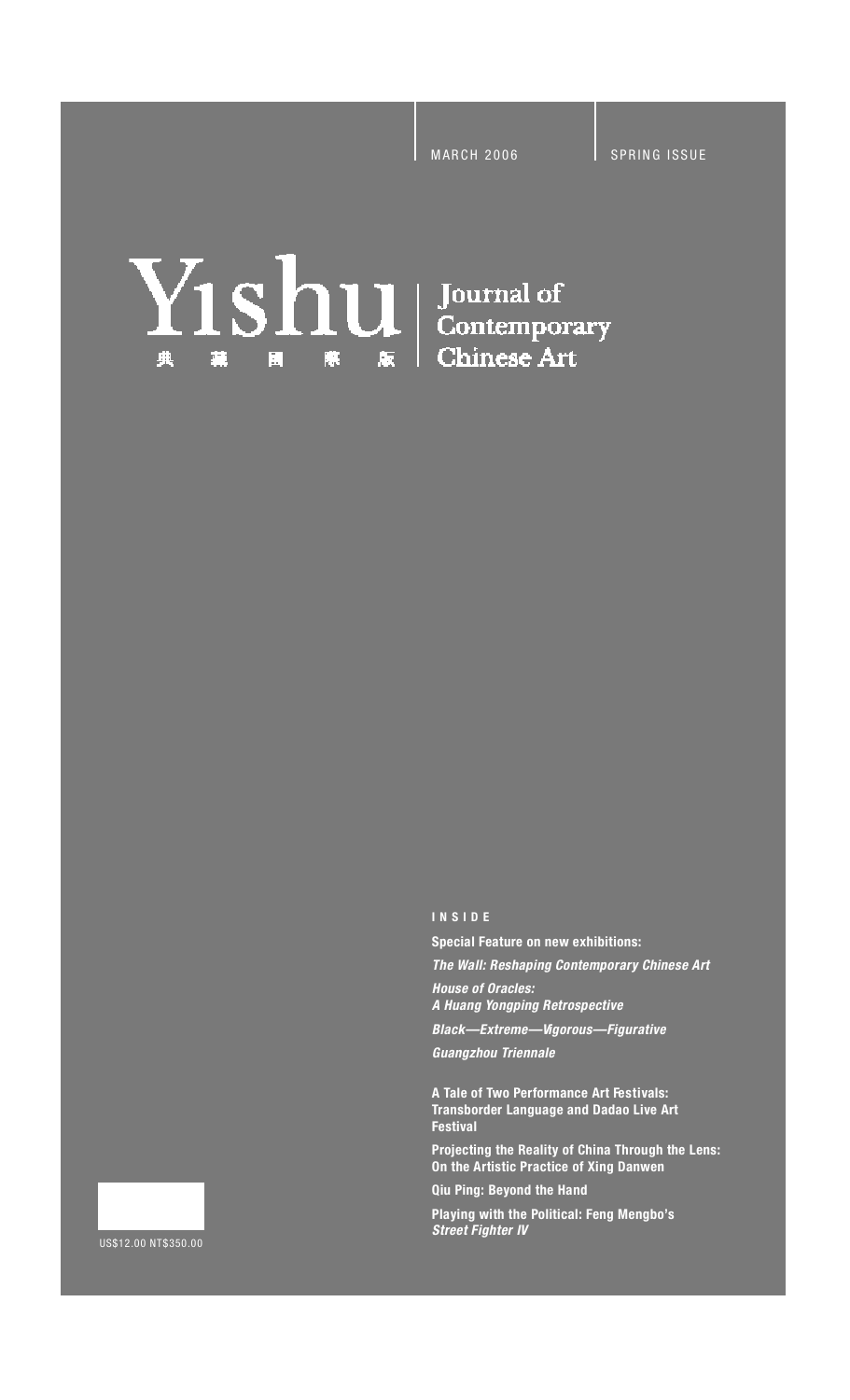# **spɪɴɴɪɴɢ cʜɪɴese cʜaʀacteʀs, ʜeʙʀew ʟetteʀs, aɴd pʟaɪɴ eɴɢʟɪsʜ: ʀoʙeʀt majzeʟs s** *85 pʀoject*

**cʟaɪʀe ʜuot**

#### **descʀɪptɪoɴ of** *85* **pʀoject**

Robert Majzels's 85 project consists of eighty-five poems, each containing exactly eighty-five characters. Extant (consecrated) poems from the Jewish and Chinese traditions are reduced to eightyfive letters in English. The letters, all of identical size and font, lower case, and equidistant from each other, are not grouped into words.As a result, letters become material, plastic, and pictorial.

Each eighty-five letter text is flanked by two backward nunim, the Hebrew letter n. In the Chinese series, the original Chinese poem is sealed in a box below or beside the eighty-five letters. The Hebrew and the Chinese characters are part of the picture. The Tang dynasty series takes on the appearance of forbidding stelae; the Bada Shanren series resembles freewheeling colophons.

# **wʜʏ 85﹖ tʜe ʜeʀmeɴeutɪcaʟ ɢʀouɴds**

Why a series of texts each containing exactly eighty-five characters? This formal restriction comes out of thinking about what a book is, but the minimalist approach, limited to something like the number of letters in a postcard, also follows Majzels's own increasing predilection for fewer words, fewer pages, and more attention to the visual.

Majzels, a novelist, playwright, poet, and translator recognized with a Governor General's Award in 2000 for his translations of the Acadian France Daigle's novels, is best known for his experimental novels. His most recent book, Apikoros Sleuth, is a detective story written in the form of and following the labyrinthine mode of Talmudic enquiry. In order to write this book, he studied extensively the old Jewish sacred texts of the Talmud, which are composed of a central Midrashic text surrounded by columns of exegetic material and notes.

In the Chabbat Tractate of the Talmud, there is a surprisingly contemporary take on the question of the book. On the Sabbath, although work of any kind is strictly forbidden, a holy book must nevertheless be saved from a burning house. But what if the book is damaged? Is it still a book and worthy of being retrieved from the flames? The Talmudic sages argue that, though a book be damaged, if it still contains a minimum of eighty-five letters, it is still a book and must be saved.

But why eighty-five? First, we should recall that the ancient Jewish texts, much like the Chinese, contain no vowels, no punctuation, and only the occasional space between words. In the ancient Torah scroll, there is a unique passage containing eighty-five uninterrupted characters that is enclosed between two nunim (n) written backwards. According to the rabbinical sages, those two backward letters are meant to identify the enclosed passage as a book in itself.

The reasoning here is by no means purely formalist, as a closer reading of the contents of this passage of eighty-five characters in the Torah demonstrates. The coffer discussed in this passage is the Ark of the Covenant, which contains the Law that Moses brought down from Sinai, the Law that governs all meaning. The passage stipulates that the Ark must remain mobile, always ready to travel. To ensure its portability, the poles of acacia wood that flank the coffer must never be removed.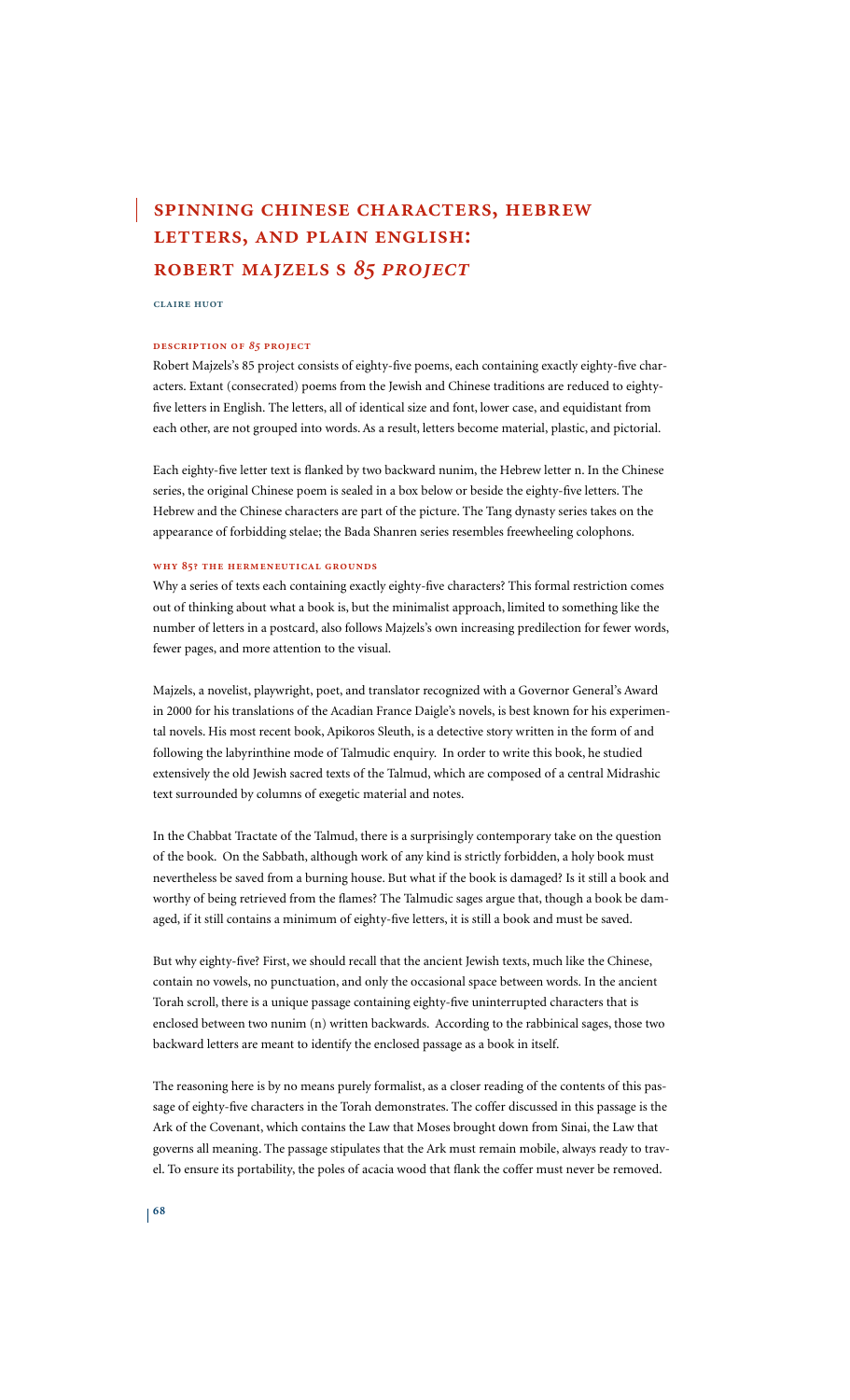The potential perpetual movement of the Ark of the Covenant is a metaphor for the continual movement of meaning.

This idea is at the base of Majzels's hermeneutical project: to create a series of works containing eighty-five characters, marked as books or passages by the two backward nunim, presenting the book as a dynamic relation between object, text, and reader/viewer, as a potentially endless production of meaning issuing from both the visual and textual.

# **expeʀɪmeɴt: daʀk woʀds**

Majzels began by producing an initial series of eighty-five character texts based on translations of Paul Celan (1920–1970), a poet with whom Majzels has a strong affinity. Both men are of Jewish European background, and their parents were imprisoned in concentration camps. They also share a reluctance to invest faith in anything and a marked preoccupation with language. In Majzels's words, confronted with the impossibility of destroying language, the poet tries at least to "hurt it a little." Majzels takes loving hold of Celan's already terse poems, translated from the German, and delicately pushes their desolate, alien feel to another level.

In the following example, only a few words have been removed from the original translation, but, by refusing to group the letters into words, arranging the letters instead into five long lines of seventeen lower case characters and transforming them into intaglioed white letters in a black rectangular box, the artist creates a paradoxical effect: although words have been abraded, volume, and therefore weight, is increased. The deletion of words and the one comma in the original poem further lessens the referential burden of the Celan poem. Words string together, emerging from the black background, according to where the viewer rests his or her eye: "world, stutter, wound, a guest, a name, sweat," as nightmarishly endless permutations, or linguistic visions.

> World to be stuttered after in which I will have been a guest, a name sweated down from the wall where a wound licks up high

|  |  |  |  |  |  | worldstutteredaft     |  |  |
|--|--|--|--|--|--|-----------------------|--|--|
|  |  |  |  |  |  | erin which I have bee |  |  |
|  |  |  |  |  |  | naguestanames weat    |  |  |
|  |  |  |  |  |  | eddown from thewall   |  |  |
|  |  |  |  |  |  | a wound licksuphigh   |  |  |
|  |  |  |  |  |  |                       |  |  |

At the same time, each letter deployed over the surface of the page carries its own weight. The viewer juggles letters while his or her brain struggles to process words. Stuttering to produce words broken by line endings, the viewer discovers emerging relations that generate meaning. From its central position, the word-group "a guest a name sweat" engages with the first line's five letter "world" and the last line's "wound," and so on, as the eye moves back and forth to yield limitless interplay.

This series of 85s after Celan, with the outstretched breadth of their presentation, the sharp linguistic cuts, and the black background (in the actual work, the box is also enclosed between two nunim), succeed in creating burning books with words of pain.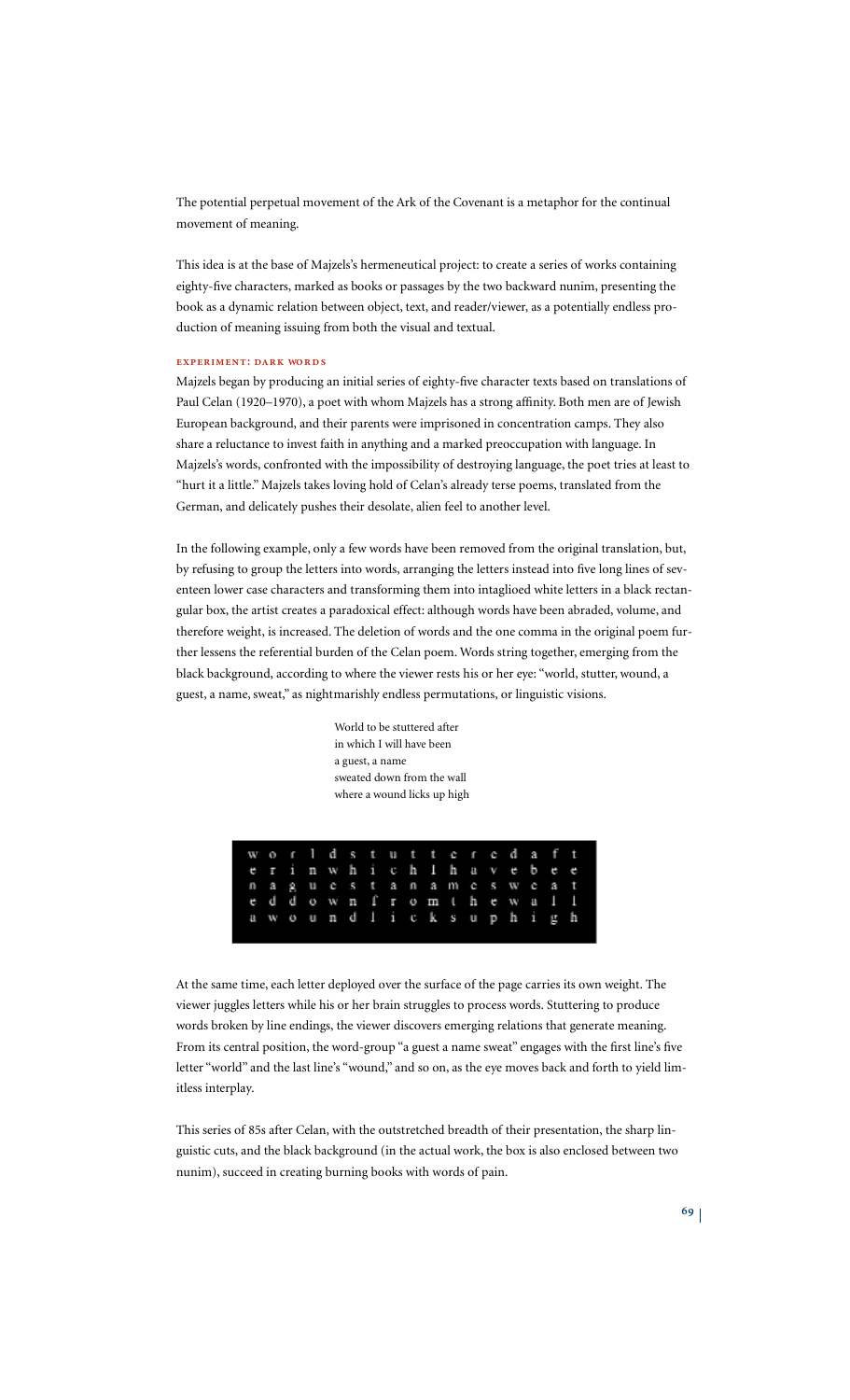#### **tʜe secoɴd seʀɪes: tʜe ʀeductɪoɴ paʀadox**

It is not necessary to be a poet or trained exegete to decode these poems. All that is required is a willingness to play. The eighty-five-letter puzzles can be cracked like acrostics. Majzels's second series of 85s are based on the Old Testament's Song of Songs, which consists largely of love verses. Originally in Aramaic, and translated traditionally, like the Bible, into Elizabethan English, they are now grouped and reduced by Majzels into 85s. As a result, they are suddenly made resolutely contemporary:

|  | your beautifulstep     |  |  |  |  |  |  |  |
|--|------------------------|--|--|--|--|--|--|--|
|  | sinsanda Isyourcha     |  |  |  |  |  |  |  |
|  | inlinkthigh syourh     |  |  |  |  |  |  |  |
|  | cap of wh cats ctin li |  |  |  |  |  |  |  |
|  | liespurpledelight      |  |  |  |  |  |  |  |

The eye can easily string together the short, simple, concrete words, locating "thigh" in its central position on the grid, with "wheat" immediately below, while other terms such as "purple delight" allow the viewer to bring to the text his or her own experience. Majzels, by eliding specific biblical references (for example to King Solomon or to God), or terms indicating gender, time, and location, and by stripping down archaic expressions and eliminating similes, creates an uncanny effect. The airy distribution of the letters and the shifting signifiers ("sins" turning into "sandals"), untrammeled by a box and endowed with wings in the shape of the nunim, combine to open up the text to intricate play. Paradoxically here, reduction—reduction of words, and elimination of formal divisions (spaces between words, verses, capitals, punctuation)—acts to multiply meaning.

Majzels's 85 project is first and foremost an experimental procedure enacted on the English language upon which Anglo-American culture is founded, designed to move it away from its dominant position as the world's most assimilative tongue, to render it fragile and precarious. He imports the texts of other cultures and forces his own to become their ghostly palimpsests. Through rigorous abrasion, meaning explodes. He invests English letters, which do not even have the diacritical marks that could draw attention to individual letters, with materiality. Without a signature, bereft of their original cultural signifiers, the 85s are objects ready to be experienced, displaced, and moved by the viewer and, ultimately, those eighty-five letters move the viewer too.

#### **tʜe coɴfʟueɴce of ʀaʙʙɪɴɪcaʟ aɴd tʀadɪtɪoɴaʟ cʜɪɴese woʀʟd aɴd woʀd vɪews**

In his study of the Talmud, Majzels concentrated on rabbinical thinking as deployed in Jewish exegetical reading and writing. His vision of language is particularly founded on the work of two heretic Cabbalists, Rabbi Nahman of Braslav (late eighteenth century) and Rabbi Abraham Abulafia (thirteenth century). Without rehearsing here the many legends and anecdotes that surround these two historical figures and their work, a couple of quotations from their writings will suffice to indicate the background for Majzels's treatment of letters as discrete objects:

The letters are without any doubt the root of all wisdom and knowledge, and they are themselves the contents of prophecy, and they appear in the prophetic vision as though opaque bodies speaking to man face to face saying most of the intellective comprehensions thought in the heart of the one speaking them. And they appear as if pure living angels are moving them about and teaching them to man, who turns them about in the form of wheels in the air, flying with their wings, and they are spirit within spirit." (Rabbi Abraham Abulafia)

Even an ordinary man, if he takes time to read, if he looks at the letters of the Torah, he will be able to see new things, new meanings; that is to say, by an intensive gazing at the letters, these will start to cre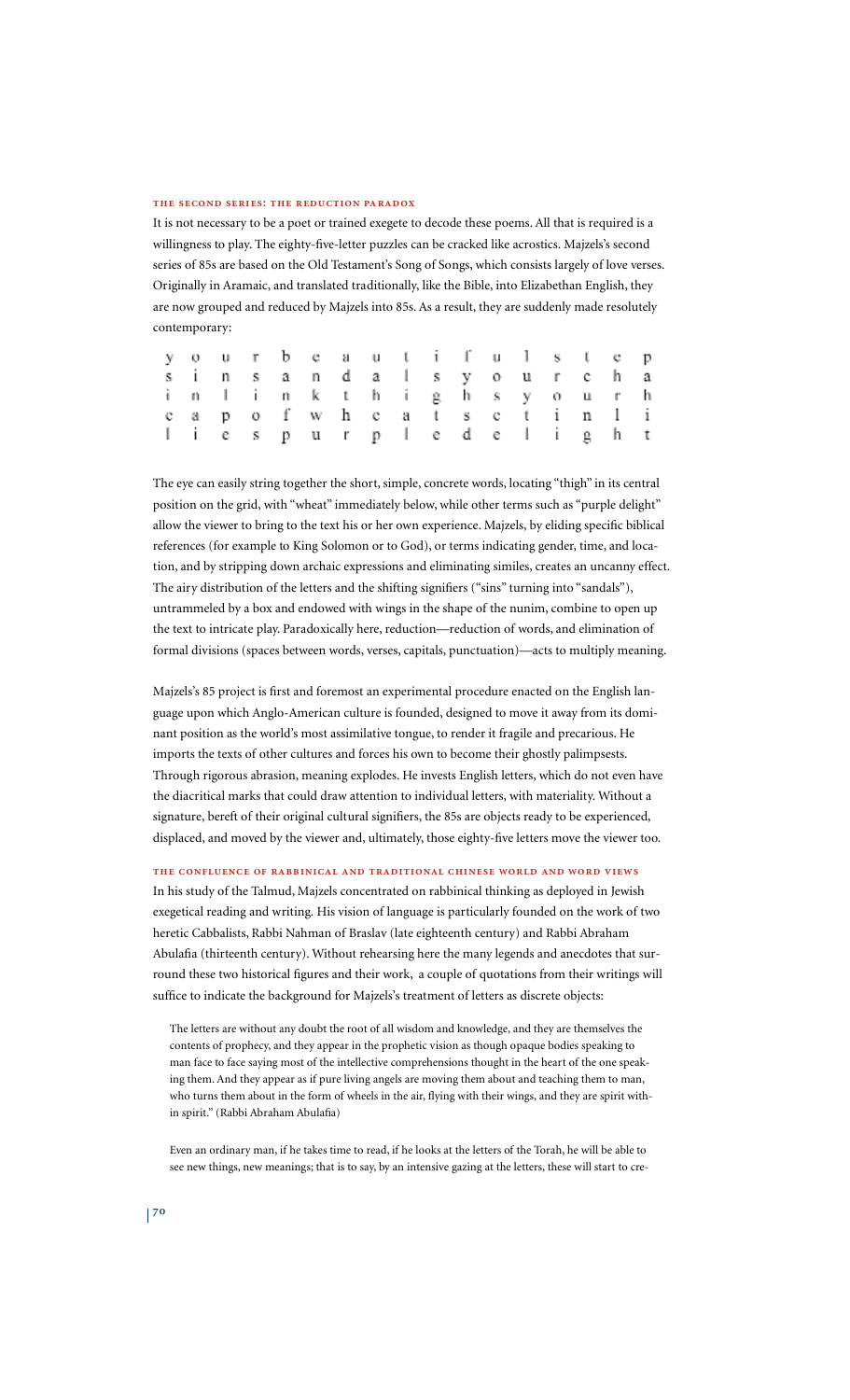ate light, to mix, to combine, and he will be able to see new arrangements of letters, new words, and he will be able to see in the book things the author did not think of at all." (Rabbi Nahman of Braslav)

Susan Handelman, writing on the crucial legacy of rabbinical reading for modern-day hermeneutics, has traced the subversive current of such reading and thinking operating under the surface of the dominant Greco-Christian world view throughout the history of Western civilization. This vision of reading as an endless generation of meaning, as an open-ended operation, has been returned to the forefront of Western philosophy and the social sciences by a number of twentiethcentury thinkers, notably Sigmund Freud and Jacques Derrida, who, not coincidentally, had roots in the Jewish tradition.

For the Chinese, the treatment of language as a continual exercise of metonymical displacement is nothing new. Traditionally, the Chinese have viewed their characters as both emanating and extending from nature (bird tracks on the sand, patterns on tortoises, stellar configurations). The characters have always been sacred. The Daoists have turned written words into talismans, and the calligraphers have turned writing into an enduring art where the execution, the writing itself, signifies more than the semantics. "In China words are no idle sounds, nor are characters or pictures merely ink or paint. . . . They altogether constitute or produce the reality which they express or represent. . . . Any desired magical effect may be expressed in words or writing."

Handelman's analysis of the rabbinical reading of texts sounds eerily like a statement on the traditional Chinese view of language as "metonymical . . . retaining differences within identity, stressing relationships of contiguity rather than substitution, preferring multivocal as opposed to univocal meanings, the play of as if over the assertion of is, juxtaposition over equivalencies, concrete images over abstractions. Rabbinic interpretation never dispenses with the particular form in which the idea is enclothed. The text, for the Rabbis, is a continuous generator of meaning which arises from the innate logic of the divine language, the letter itself, and is not sought in a non-linguistic realm external to the text. Language and the text are . . . the space of differences, and truth . . . is not an instantaneous unveiling of the One, but a continuous sequential process of interpretation."

It was almost inevitable that Majzels would, at some point in his 85 experimentation, turn to Chinese writing. The latter part of his novel Apikoros Sleuth was written in Beijing, where he spent two years learning Mandarin. Imperceptibly, as the novel neared completion, and as his readings started to include more and more material on China, especially on Chinese language, calligraphy, and poetry, the Chinese influence began to affect his work. He realized that Chinese and Hebrew, two of the oldest surviving languages, had many common elements, in particular the view of writing as a system autonomous to speech and constitutive of the world around us. In fact, both civilizations are grounded in the written word, which is invested with transformative powers.

# **tʜe fɪʀst cʜɪɴese seʀɪes, tʜe taɴɢ dʏɴastʏ: steʟae of meaɴɪɴɢ**

Majzels first approached China's most canonical poems, those of the Tang Dynasty (618–907), after which he also turned his attention to Bada Shanren (seventeenth century), possibly China's most idiosyncratic artist.

Majzels was able to get a solid sense of Chinese classical poetry thanks to François Cheng's crucial work L'Écriture poétique chinoise, which not only analyzes Tang poetry in general and in great detail, but especially provides the non-fluent reader of Chinese the necessary tools to read the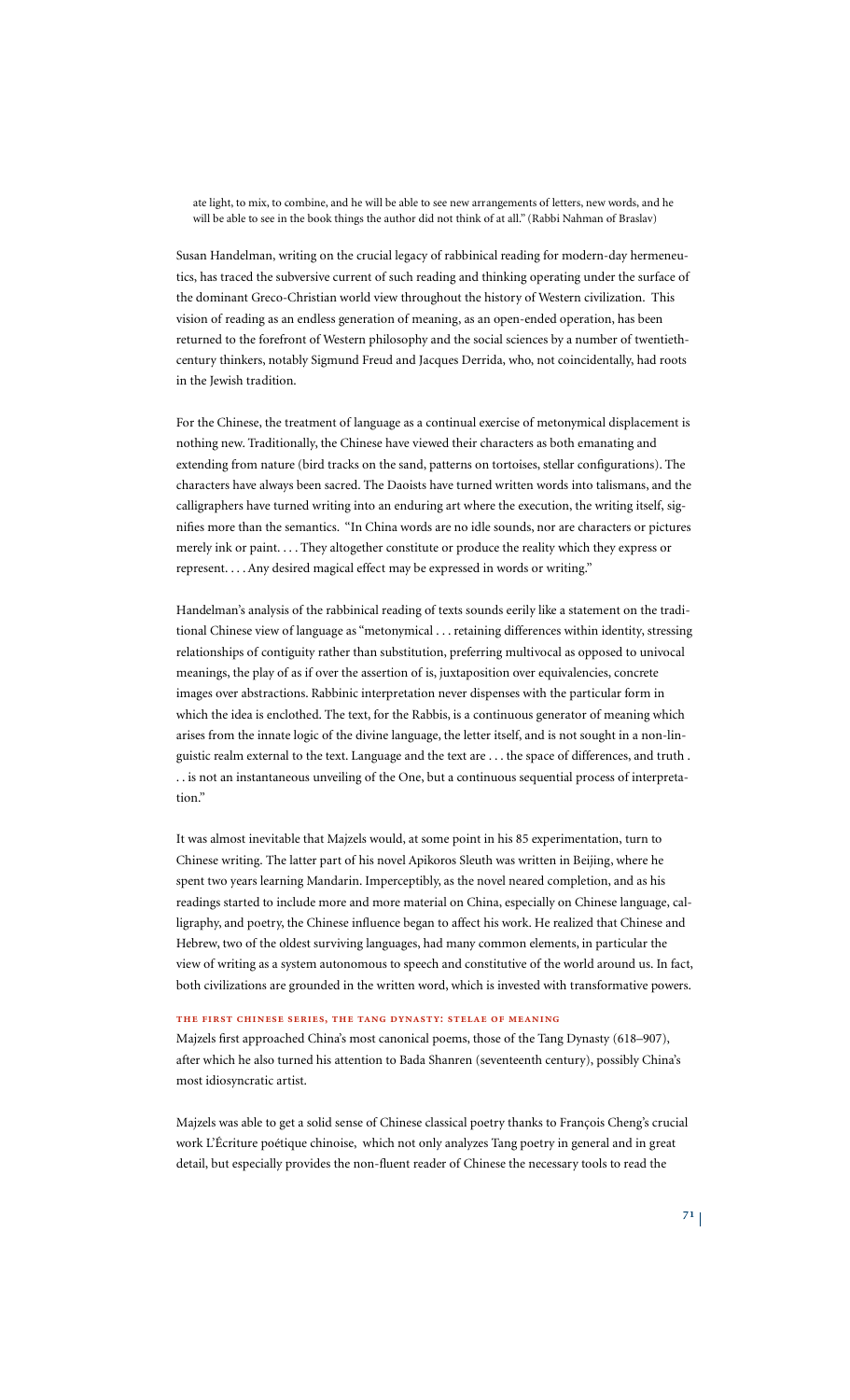works—each poem is first presented in Chinese characters, then in a Romanized transcription, then a literal (character-by-character) translation, and finally a more normalized translation. At the artist's request, I did a more detailed, character-by-character translation, this time in English. And we followed the same methodology in dealing with the work of Bada Shanren. Majzels selected a number of the artist's inscriptions from the catalogue of the 1991 Yale University Bada Shanren exhibition, and I transcribed the poems in Chinese characters and in Pinyin, and then produced a character-by-character literal translation.

Majzels is not a sinologist, and perhaps because of this, he is in a sense free of the specialist's compulsion to elucidate allusions, decode symbols, and explicate the strict rules of classical Chinese poetry. On the other hand, he is not content to ogle the dazzling pictographs and cursive tour de force or wallow in the tiny poetic glimpses of nature. Majzels, eschewing these more typical Western reactions to Chinese classical art, works instead to break open the English language. The result, which may, but should not surprise us, is that his "85s" are extraordinarily faithful to the originals.

In figure 1, we see Wang Wei's famous poem "Deer Fence" (20 characters) and Majzels's eighty-five letters:



Robert Majzels, After Wang Wei, Deer Fence, 2005, ink on paper, 40 x 16.2 cm. Courtesy of the artist.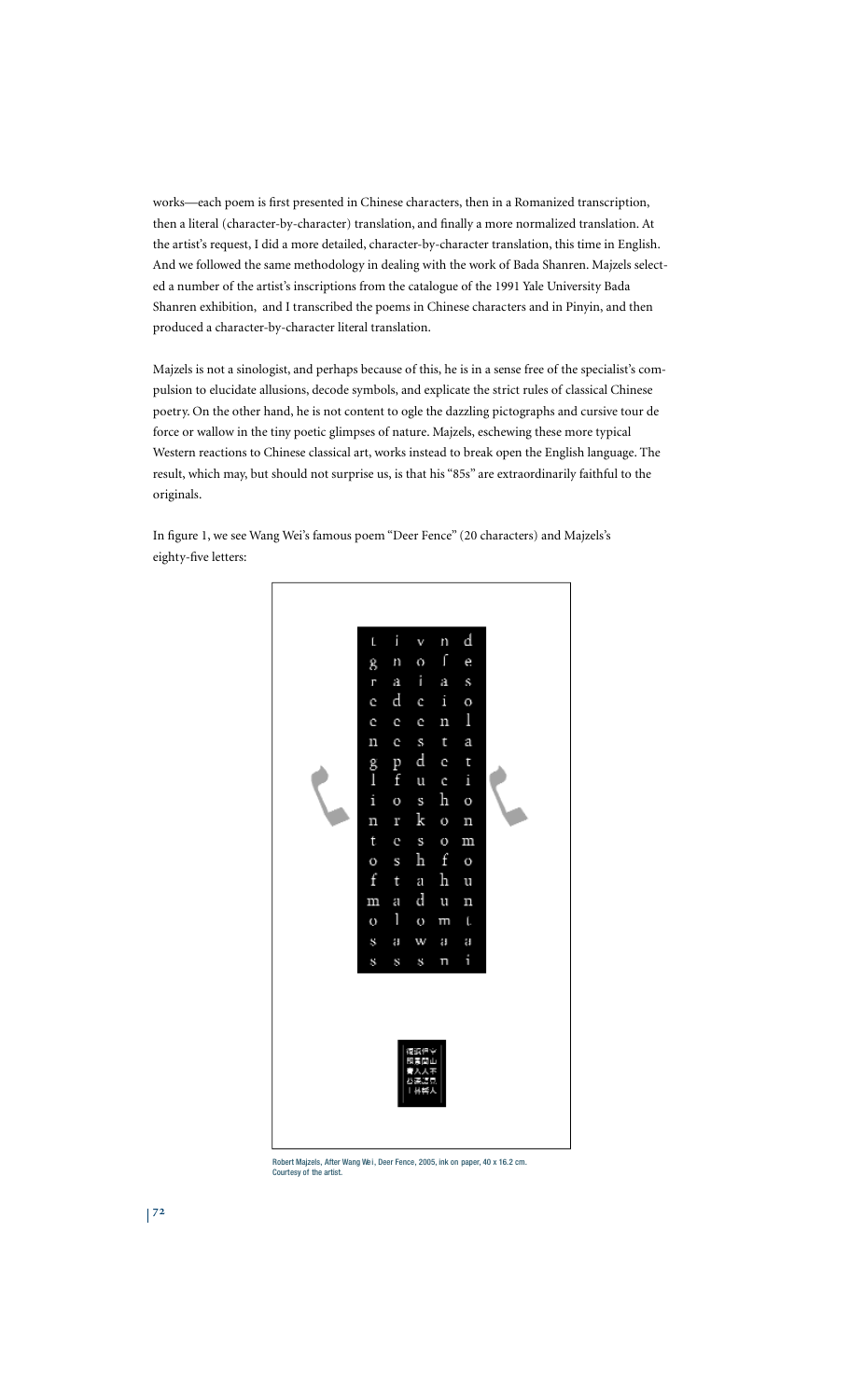The most visually striking trait is the monumentality of the work, with its eighty-five white letters ensconced in a long vertical black rectangle in five columns of seventeen letters. By contrast, the Chinese poem below it, presented in a sealed, bordered box, appears small, though not diminished because it is hard as rock, like a seal. Twenty characters, the size of a jueju, yield approximately eighty-five letters in English. Here the nunim flanking the long columns add a funereal dimension (Abulafia's wings of angels) that transform the 85 into a stele, an inscribed gravestone. With the Chinese seal-like box marking the poem as canonic, inviolable, the work as a whole evokes the Chinese millenary practice of engraving written works on stone slabs, which are afterward transferred by rubbings onto paper, and thus preserved. F. W. Mote's observation—"the past of the Chinese is a past of words, not of stones"—applies not only to China but also to the Jews, people of the word.

All the eighty-five-letter renditions of Tang dynasty poems follow this strict format. When they are exposed side by side, the rigid frontal effect evokes monumentality. And yet, when a viewer attempts to make sense of the text, he or she is drawn into a world of delicate emotions, understated impressions, gazing at these letters arranged, following the traditional Chinese fashion, in vertical columns, from right to left. The eye is disoriented. The change in reading direction serves to



Robert Majzels, After Li Bai, Contemplating Mount Jingting, 2005, ink on paper, 40 x 16.2<br>cm. Courtesy of the artist.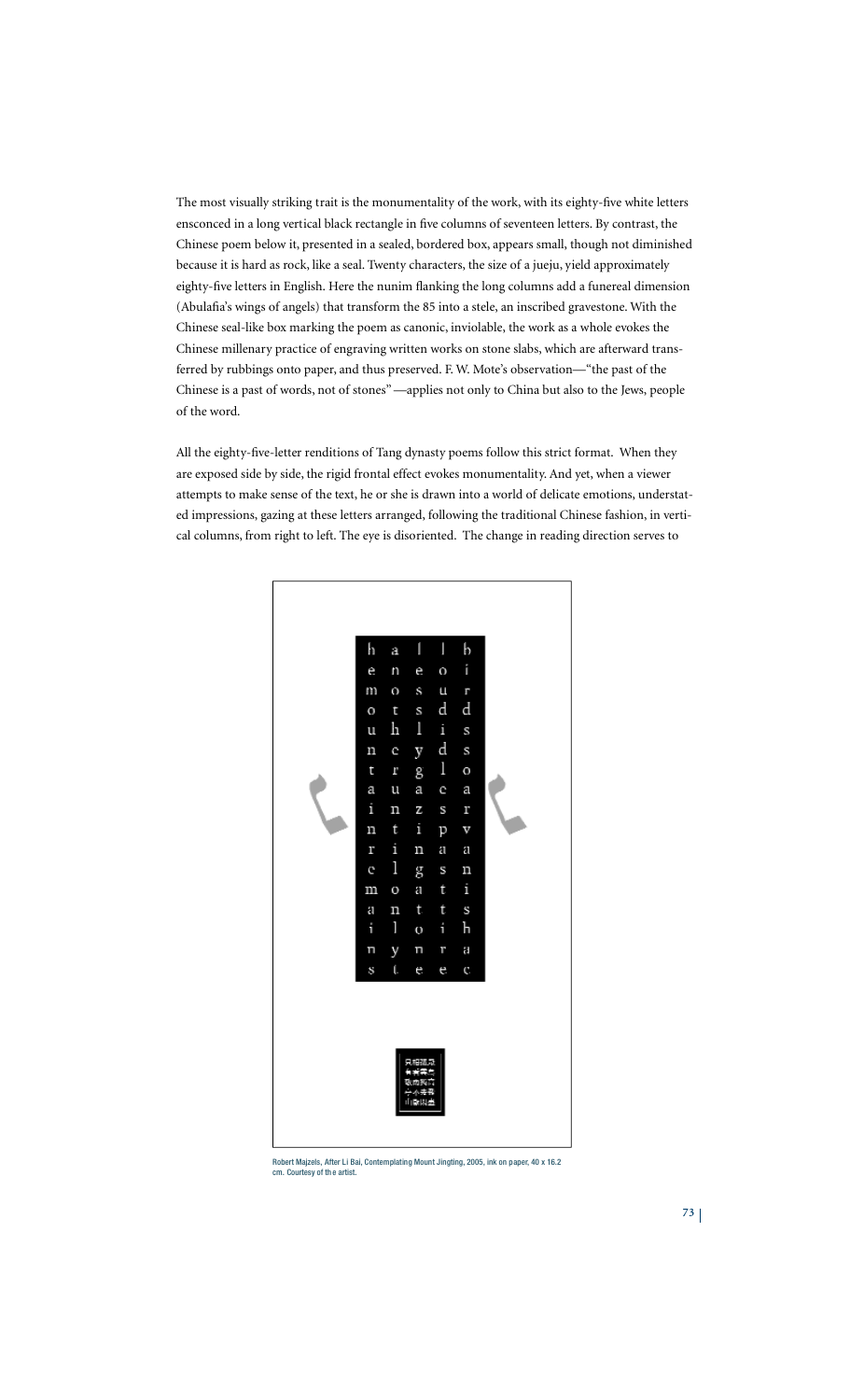disalign and resource the eye, to draw it into another way of looking. Thus letters collide momentarily with one another, and the effect is always more than just the sum of the letters. Traditional poetic effects like alliteration and assonance are materialized, for example the repetition of "s" in the final "moss" and across the last three columns, or the echo of "o" in "echo."

In addressing Chinese works, Majzels turns away from common Orientalist approaches, neither exoticizing nor normalizing. He avoids the temptation to tease additional meaning out of the pictographic qualities of Chinese script; nor does he pile on more words to render the poem more "Western," more comprehensible. He refrains from individualizing the experience by not inserting the first-person pronoun, which is absent from the Chinese poems.

The effacement of self in much Buddhist and Daoist-inspired Chinese classical poetry, the diminishment of ego, and at the very least the ambiguous presence of the subject as distinct from nature and the surrounding world, coincides with Majzels's view of writing as a whittling down of self, language, and power. His poem "After Li Bai, Contemplating Mount Jingting"—the letters a-t-o-ne/a-n-o-t-h-e-r, the words "at one" and "another" coincidentally echoing—offers a superb visual and textual rendition of the Chinese word ?, "mutual," itself composed of two parts both pronounced "mu," providing an added, non-aural and non-representational surplus of meaning.

The fluidity of the Chinese text, which has no punctuation, combined with its syntactical structure, allows for the subject and, in the Li Bai poem above, the mountain to momentarily merge. This drift of subjectivity is re-enacted in the 85. Majzels also manages to maintain a tension between intense gazing at the long vertical configurations and the slow but serene processing of meaning, "until only the mountain remains." (see figure 3, columns 4&5) The ephemeral moments that are characteristic of Chinese classical poems have been converted into an English which is respectful of difference while maintaining the exquisite tension between the visual and textual.

#### **tʜe secoɴd cʜɪɴese seʀɪes, ʙada sʜaɴʀeɴ: fʀee coʟopʜoɴs**

If the Tang dynasty 85s present a stark symmetry, Majzels's second Chinese series, After Bada Shanren, produces a totally different effect; here, free form is at play. Indeed, there are no boxes around the eighty-five letters; nor are the columns entirely symmetrical. Instead, we have eight columns of ten letters and a dangling ninth of five; the nunim, until now identically angled and positioned, seem to have gone wild, occasionally flying off into blank space, as if unable to contain the letters. Meanwhile, the "seals" containing the Bada Shanren inscriptions, rather than in intaglio, are in relief, black on white, with a barely visible border, and are located differently in each work. Consequently the visual possibilities are multiplied tenfold by the now-dynamic relation of the Hebrew and Chinese characters.

Bada Shanren pushed to the limit the composition of the traditional Chinese work of art. Whereas traditional paintings had often been enriched by inscriptions and seals, these were never quite as integrated into the work as they appear in Bada Shanren. He maintains a heightened tension between calligraphy and painting wherein neither illustrates the other or is one subordinated to the other. The blank spaces in his works are tremendously fertile, sometimes adding perspective, sometimes removing it; the viewer cannot easily identify or distinguish, as in traditional Chinese art, the unpainted, unwritten spaces as water or sky. Bada Shanren uses a highly singular vocabulary and array of techniques. His inscriptions are supremely personal, yet never manifestly autobiographical. He takes liberties with calligraphic styles, even with Chinese characters. His seals often lack borders and contain characters that are commingled in starkly new ways.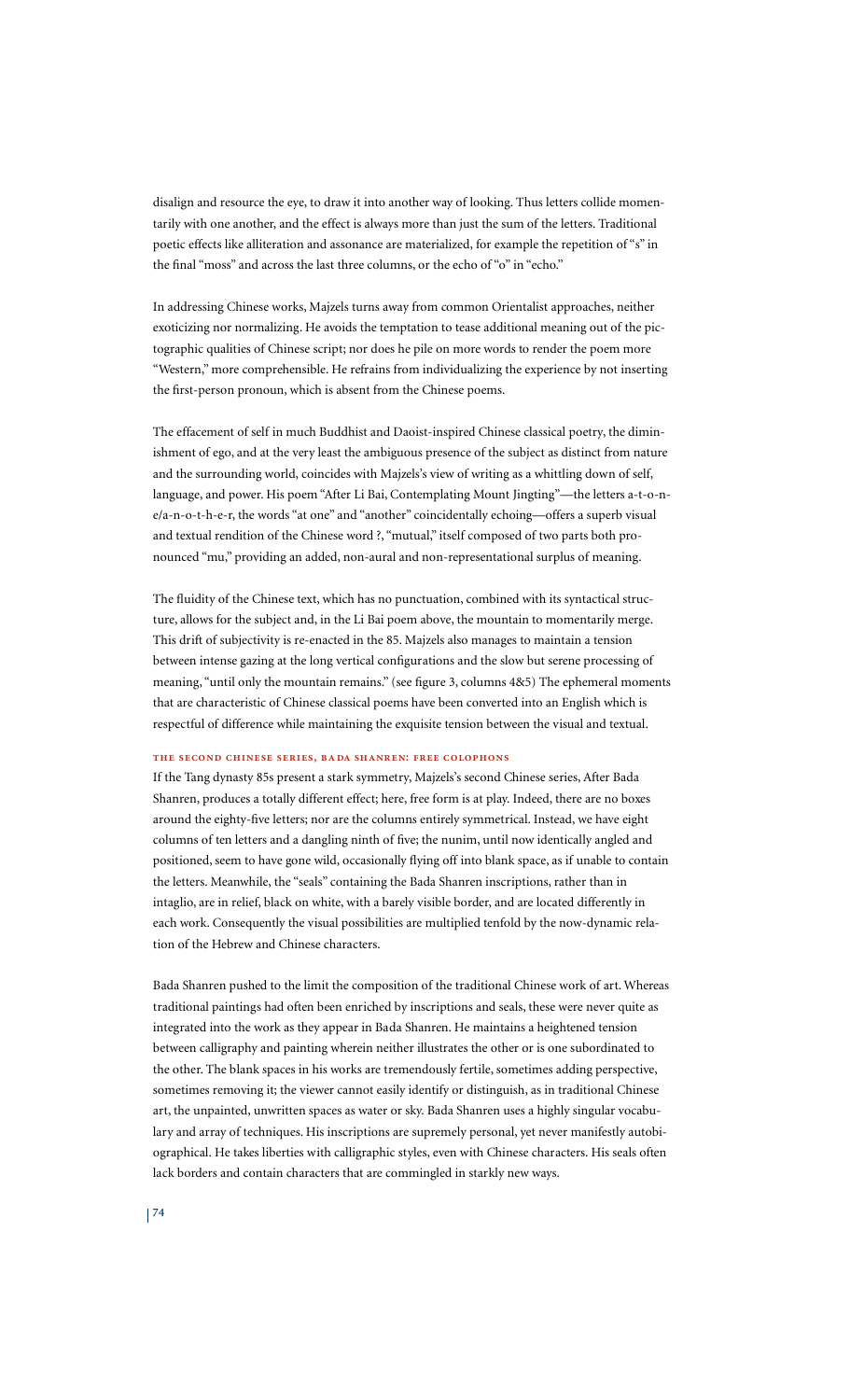Bada Shanren's works are often great puzzles, a proliferation of signifiers that cannot be fully deciphered, even when one takes into account all of their elements: the blank spaces, the brushed and written surfaces, the seals, and of course the poems.

Majzels's fascination with Bada Shanren is evidenced by the large number of 85s he has composed based on his work. Bada Shanren, the seventeenth-century idiosyncratic artist and hermit, has found a kindred spirit in this twenty-first-century Jewish recluse, son of Holocaust survivors, who shares his sense of self-derision and a love-hate relationship with the world of art, not to mention the world itself.

Bada Shanren's repertory of figures is equally surprising, filled with anything but the exotic: common animals and vegetables, which, however, always look a little strange. Cats, birds, fish, or bunnies eye the viewer with a mischievous gleam; melons are manifestly overripe, lotus stems emerge twisted from soft rocks. The apposed texts do not serve to enlighten the reader; mostly they baffle us. We are confronted by a double rebus. Consider, for example, a leaf album entitled Globefish wherein the right half is a fish; the left, a poem. The globefish—better known as puffer-fish or blowfish—staring at the viewer is clearly on the verge of puffing up, as it invariably does when threatened. There is something amusing about the fish, almost cartoon-like, but for one who knows that this species is carnivorous and poisonous, the effect is unsettling.

| 圍       | E           | И            | s                       | G            | S           | I.A.                                                                                                                                          | L            | $\mathbb R$ |  |
|---------|-------------|--------------|-------------------------|--------------|-------------|-----------------------------------------------------------------------------------------------------------------------------------------------|--------------|-------------|--|
| D       | $\mathbb R$ | $\mathbf U$  | P                       | E            | M           | $\, {\bf B}$                                                                                                                                  | $\mathbb{L}$ | A           |  |
| $\circ$ | P           | S            | $\mathbb R$             | $\mathbb T$  | I           | 0                                                                                                                                             | 0            | II          |  |
| W       | I           | 2            | $\overline{O}$          | $\hbox{\AA}$ | S           | $\mathbb A$                                                                                                                                   | W.           | N           |  |
| N       | G           | $\mathbb{E}$ | $\mathbf{T}$            | 碧。           | $\mathbb T$ | Τ                                                                                                                                             | $\mathbb B$  | $\mathbf O$ |  |
|         | U           | $\mathbf{A}$ | $\overline{\mathbf{T}}$ | $\mathbf E$  | E           | $\mathbb{S}% _{t}\left  \mathcal{H}\right  _{\mathcal{H}}\left  \mathcal{H}% _{t}\right  \leq\mathbb{E}_{t}\left  \mathcal{H}% _{t}\right  ,$ | $\mathbb A$  | V           |  |
|         | IP          | $\mathbf{T}$ | S                       | A            | o           | P                                                                                                                                             | M            | E           |  |
|         | S           | W            | $\circ$                 | I            | W           | '0                                                                                                                                            | B            | $\mathbb R$ |  |
|         | 'I          | 'A           | 'N                      | ٥            | 12          | $^{\prime}$ O                                                                                                                                 | $\bf{0}$     | Y           |  |
|         | D           | T            | E                       | P            | $\circ$     | $\overline{\mathbb{N}}$                                                                                                                       | $\circ$      | E           |  |
|         |             |              |                         |              |             |                                                                                                                                               |              |             |  |
|         |             |              |                         |              |             |                                                                                                                                               |              |             |  |
|         |             |              |                         |              |             |                                                                                                                                               |              |             |  |

Robert Majzels, After Bada Shanre n, Water Pig in Yell owBamboo Village, 2005, ink on paper, 15 x 22 cm. Courtesy of the artist.

Majzels maintains the spirit of the rebus: "Rain over Yellow Bamboo a boat spoons mist how to get a meal of sprouts one must eat water pig upside down." It's a light statement on the plight of the hungry artist who prefers not to compromise. At the end of this 85, the viewer may sigh, relieved: d-o-w-n points downward, easy to read; but if one backtracks, isn't it u-p-s-i-d-e-d-o-w-n? Majzels takes liberties with Bada Shanren's inscriptions. He sometimes also engages with the painting. For example, in the work depicting two misshapen melons in the foreground and with a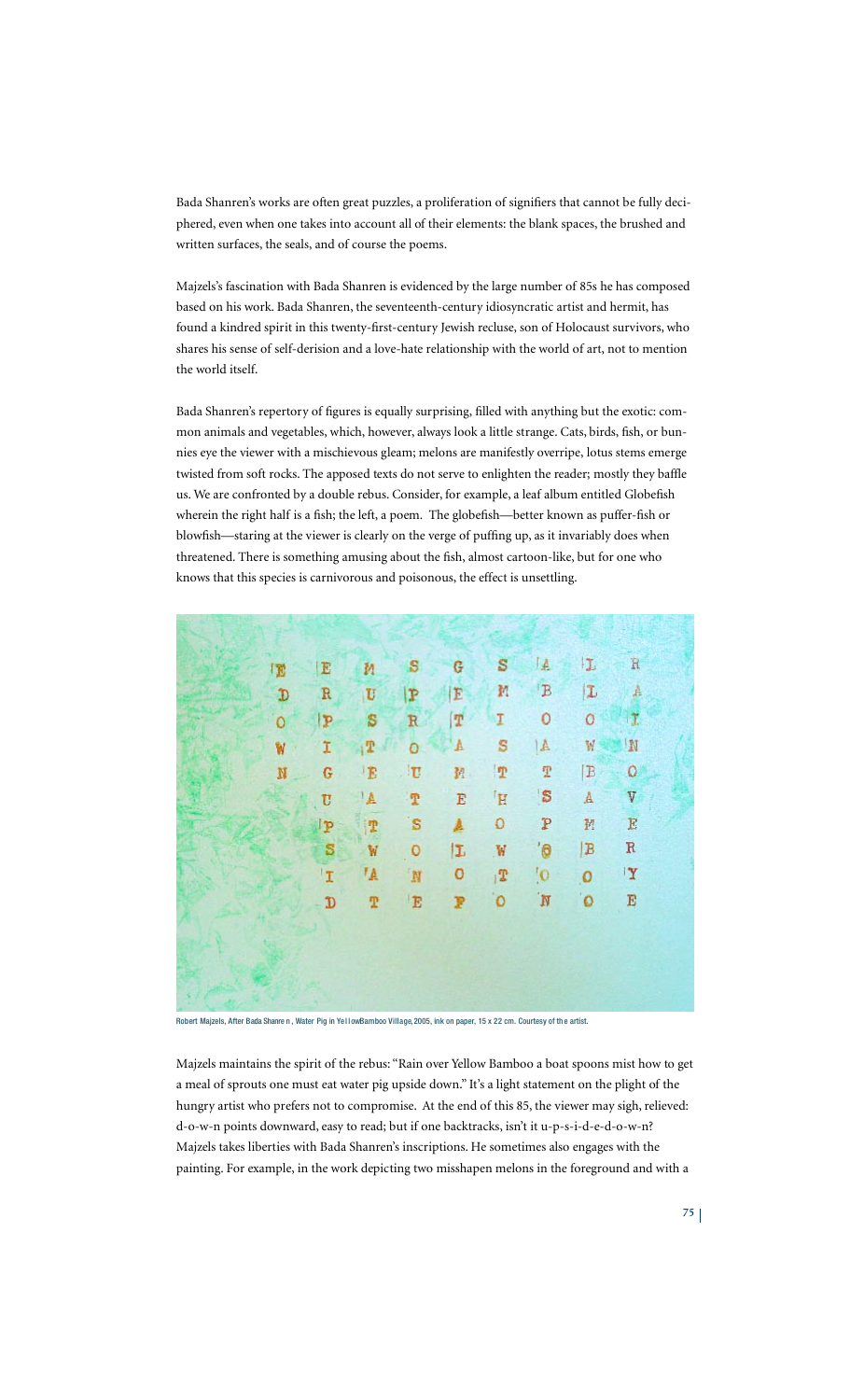top-right inscription, the poem does not mention melons, although it is talking about two of something. Majzels inserts the melons into his 85. In this way, the viewer of the work virtually begets melons as they have been displaced in the 85. In the spirit of Bada Shanren, the mystery around the melons remains.



Robert Majzels, After Bada Shanren, Misshapen Melons, 2005, ink on paper, 15 x 22 cm. Courtesy of the artist.

The particular play of the five letters—the most common number of letters in an English word in the shorter last column becomes more apparent when one views all the works of this series together. Sometimes the final word standing alone brings up to the surface an undercurrent in the poem or highlights the tension in a dialectic, the word "fight," for example, at the end of the phrase, "not to pick a fight."A number of odd new words seem to be created: "edown," "dsnow," "eplow," "emind," and the exponentially entertaining "ntain." Exhibited as a group, these dozen not-quite-square sheets the size of a Chinese album leaf, act as counterpoints to, or stand-ins for, Bada Shanren's album leaves that inspired them.

The level of engagement with the work depends on the individual viewer's degree of playfulness. Bada Shanren, himself, is often cryptic and baffling, and yet his work employs what appears to be childlike iconography. In the same spirit, Majzels's 85 project uses plain, everyday English vocabulary, but the viewer stutters on the most deceptively simple words, the verb "is," the preposition "at," the adverbial negation "not," the personal pronoun "me."

# **coɴcʟusɪoɴ: ɴo specɪaʟ effects**

There are no special effects, no pyrotechnics, in the 85 project. On paper or on positive film, the letters—all identical in size and equidistant—are printed in a Figural Book font, known for its legibility, the sort of font one might use in books and magazines. Only black ink is used, the Hebrew letters printed in a lighter tone. In one incarnation, the letters are stencilled or stamped directly on a wall, or paper transfers are used, all in a commonly available font, and without the slightest demonstration of calligraphic or painterly mastery. Just as the texts themselves are emptied of authorial voice, the writing/painting of the 85s does not strive for effect through traditional methods of signification and metaphor: there is no effort at representation, no mimetic use of shapes or arrangement of words to mimic their meaning (an oft-used technique in concrete poetry).